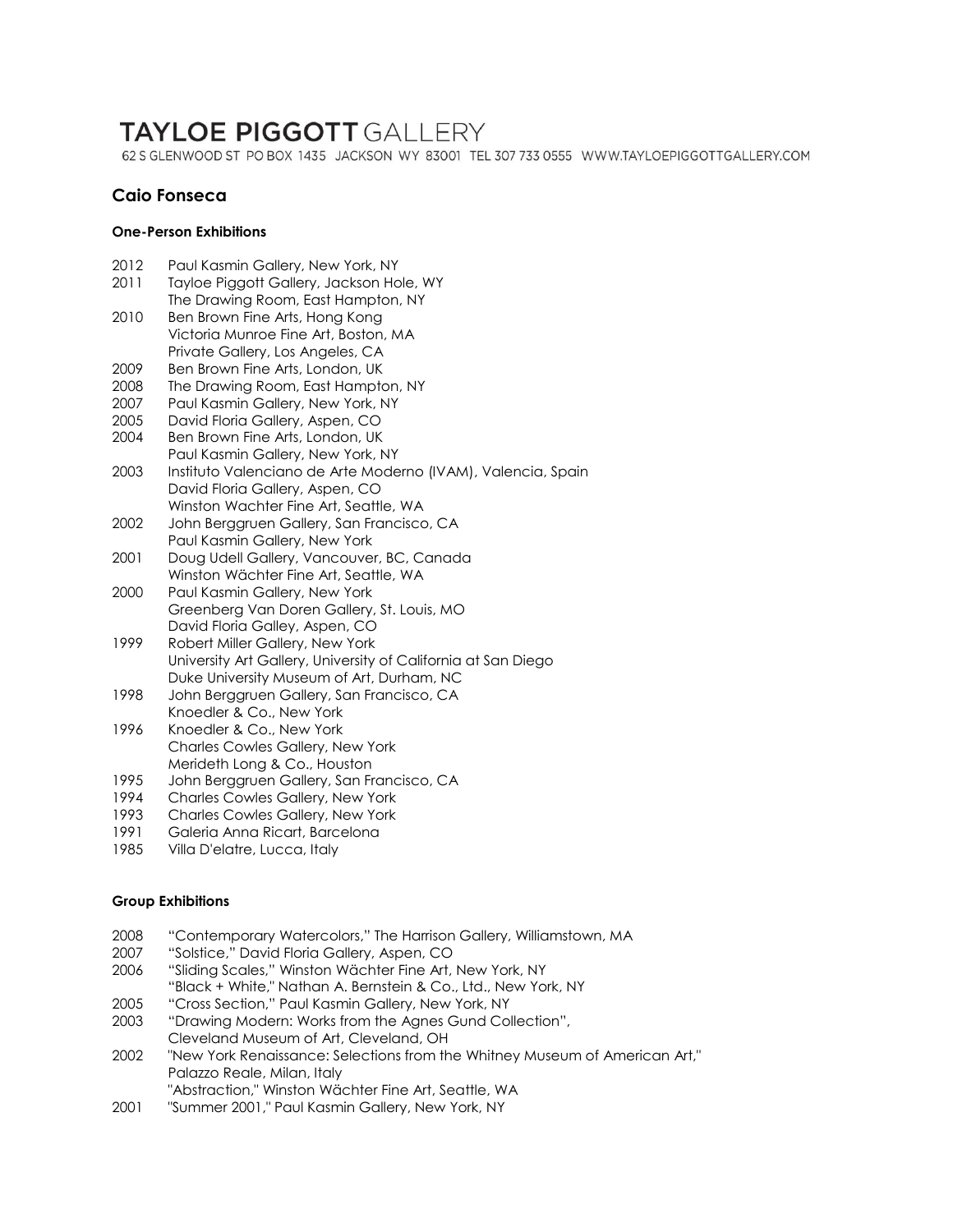- 2000 "Painting," Paul Kasmin Gallery, New York
- "Processes," Douglas Udell Gallery, Edmonton and Vancouver, Canada "Acquisitions," John Berggruen Gallery, San Francisco, CA "Abstraction," Robert Kidd Gallery, Birmingham, MI
- 1997 "Basically Black & White," Neuberger Museum of Art, Purchase, NY "Purely Painting," Elizabeth Harris Gallery, New York "Contemporary Masterworks," Knoedler & Co., New York
- 1996 "The New York Scene 1996," Gotlands Konst Museum, Visby, Sweden
- 1995 "Under Glass", Charles Cowles Gallery, New York

"Essence & Persuasion: The Power of Black & White ", The Anderson Gallery, Buffalo, NY

- 1994 "About Color," Charles Cowles Gallery, New York
- 1993 "Essentials," Charles Cowles Gallery, New York
- 1993 "Summer Invitational," David Bietzel Gallery, New York

#### **Etching Exhibitions**

- 2003 ""Caio Fonseca: Prints and Works on Paper," The Ralls Collection, Washington, DC
- 2002 ""Caio Fonseca: Prints," Paulson Press, Berkeley, CA
- ""Caio Fonseca: Prints," Works on Paper, Inc., Philadelphia, PA
- 2001 ""James Brown and Caio Fonseca: New Color Etchings," Traywick Gallery, Berkeley, CA
- 1998 "Caio Fonseca: Etchings", Betsy Senior Gallery, NY

#### **Public Collections**

Museum of Modern Art, New York

The Metropolitan Museum of Art, New York

The Whitney Museum of American Art, New York

The Brooklyn Museum, New York

Smithsonian Institution, Washington, D.C.

The Hirshhorn Museum & Sculpture Garden, Washington, D.C.

The Museum of Fine Arts, Houston, Texas

The Jack S. Blanton Museum of Art, University of Texas at Austin

Kemper Museum of Art, Kansas City, Missouri

The United States Embassy, Sofia, Bulgaria

The United States Embassy, Vienna, Austria

The United States Embassy, Manila, The Philippines

The Dayton Art Institute, Dayton Ohio

Cesar Pelli, architect. Reagan National Airport Washington D.C., Mural commission.

Renzo Piano, architect. Bovis Lend Lease, Aurora Place, Sydney, Australia Mural commission.

Achenbach Foundation for Graphic Art, Fine Arts Museums, San Francisco, California

Goldman Sachs, New York, New York

The Microsoft Collection, Seattle, Washington

Instituto Valenciano de Arte Moderno (IVAM) Valencia, Spain

#### **Catalogs & Books**

- 2010 Caio Fonseca, Paintings 2009-2010 (hardbound, 64 page exhibition catalogue). Los Angeles: Private Exhibition Space.
- 2007 Caio Fonseca, Paintings 2006-2007 (hardbound, 72 page exhibition catalogue). New York: Paul Kasmin Gallery.
- 2005 Caio Fonseca, New Paintings (hardbound, exhibition catalogue). London: Ben Brown Fine Arts. Download PDF of the Text - Jacquelyn D. Serwer Inventions: Recent Paintings by Caio Fonseca (hardbound, 88 page book accompanying museum exhibition).

Washington D.C.: Corcoran Gallery of Art. Download PDF of the Text - Karen Wright